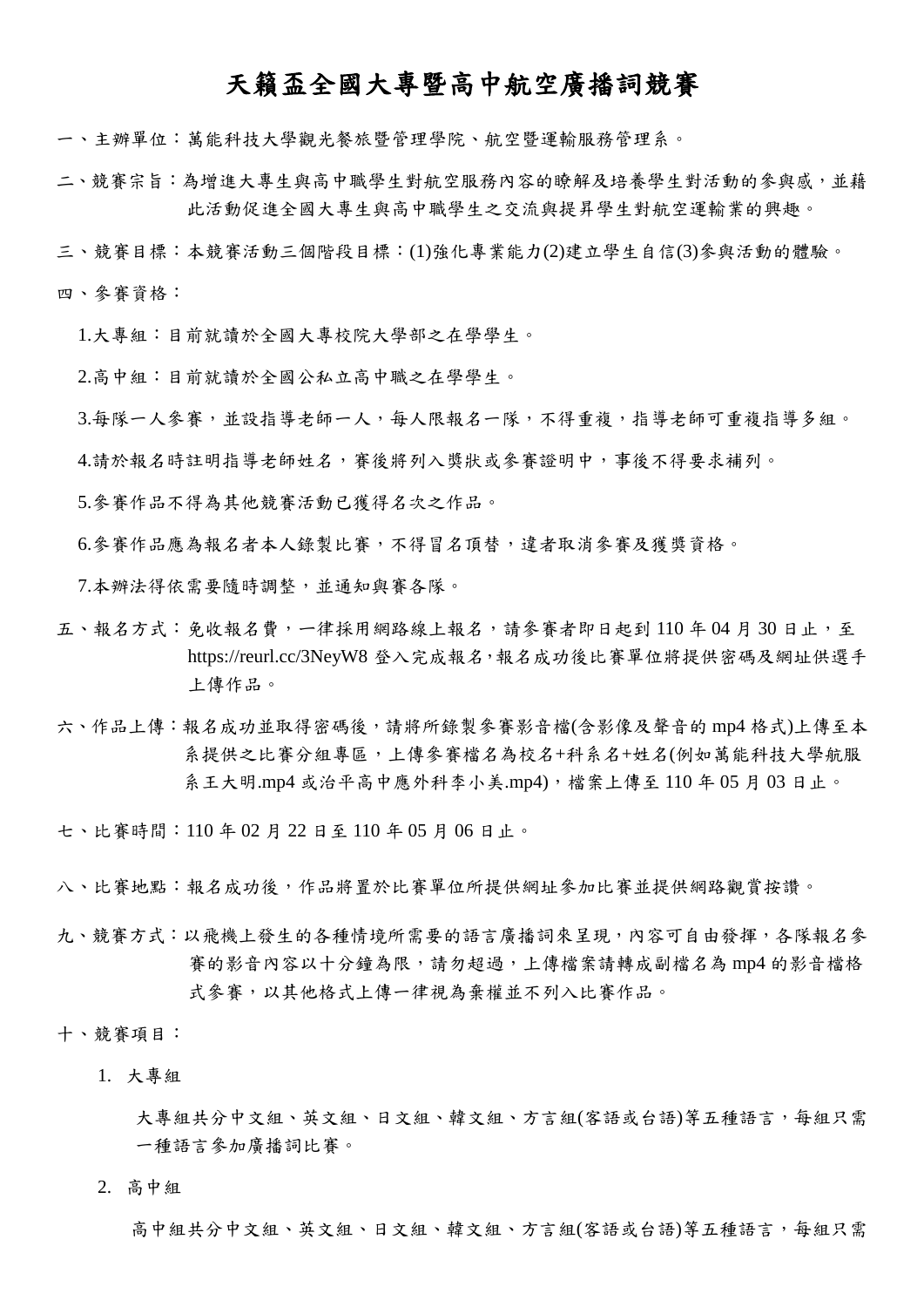一種語言參加廣播詞比賽。

- 十一、評分標準:分為兩項標準計分,包括 80%的專業評審評分,及 20%網路按讚評分,合計 100%, 詳細評分細節如下:
	- 1. 專業評審評分
		- (1) 廣播詞內容:25%
		- (2) 語言表達:25%
		- (3) 流暢度:25%
		- (4) 情境表現:25%
	- 2. 網路按讚評分
		- (1) 按讚人數第一名: 得 100 分
		- (2) 按讚人數第二名: 得 90 分
		- (3) 按讚人數第三名: 得 80 分
		- (4) 按讚人數第四名: 得 70 分
		- (5) 按讚人數第五名以後: 得 60 分
	- 3. 兩項成績各乘百分比後加總即為比賽成績,最高為 100 分,遇有同分情形時,由評審委員開 會決定優勝順序。
- 十二、獎勵辦法:依報名組別分取下列名次,各別頒獎
	- (1) 第一名:頒發獎狀及獎品
	- (2) 第二名:頒發獎狀及獎品
	- (3) 第三名:頒發獎狀及獎品
	- (4) 佳 作:取若干名,頒發獎狀
	- ※正式得獎名單將於 110年05月14日公佈於萬能科技大學航空暨運輸服務管理系首頁,並於 110 年 05 月 26 日舉行頒獎典禮。

十三、注意事項:

- 1. 比賽一律以網路報名通過並上傳檔案成功始取得參賽資格。
- 2. 上傳成功之檔案會由本系首頁連接至 FB 粉絲頁展示並供讀者按讚。
- 3. 比賽期間若經發現有舞弊行為,除取消比賽資格外,亦將函請就讀學校議處。
- 4. 活動聯絡人:林志峰 聯絡方式 TEL: 03-451-5811 轉 88300, E-mail: [lcf@mail.vnu.edu.tw](mailto:lcf@mail.vnu.edu.tw)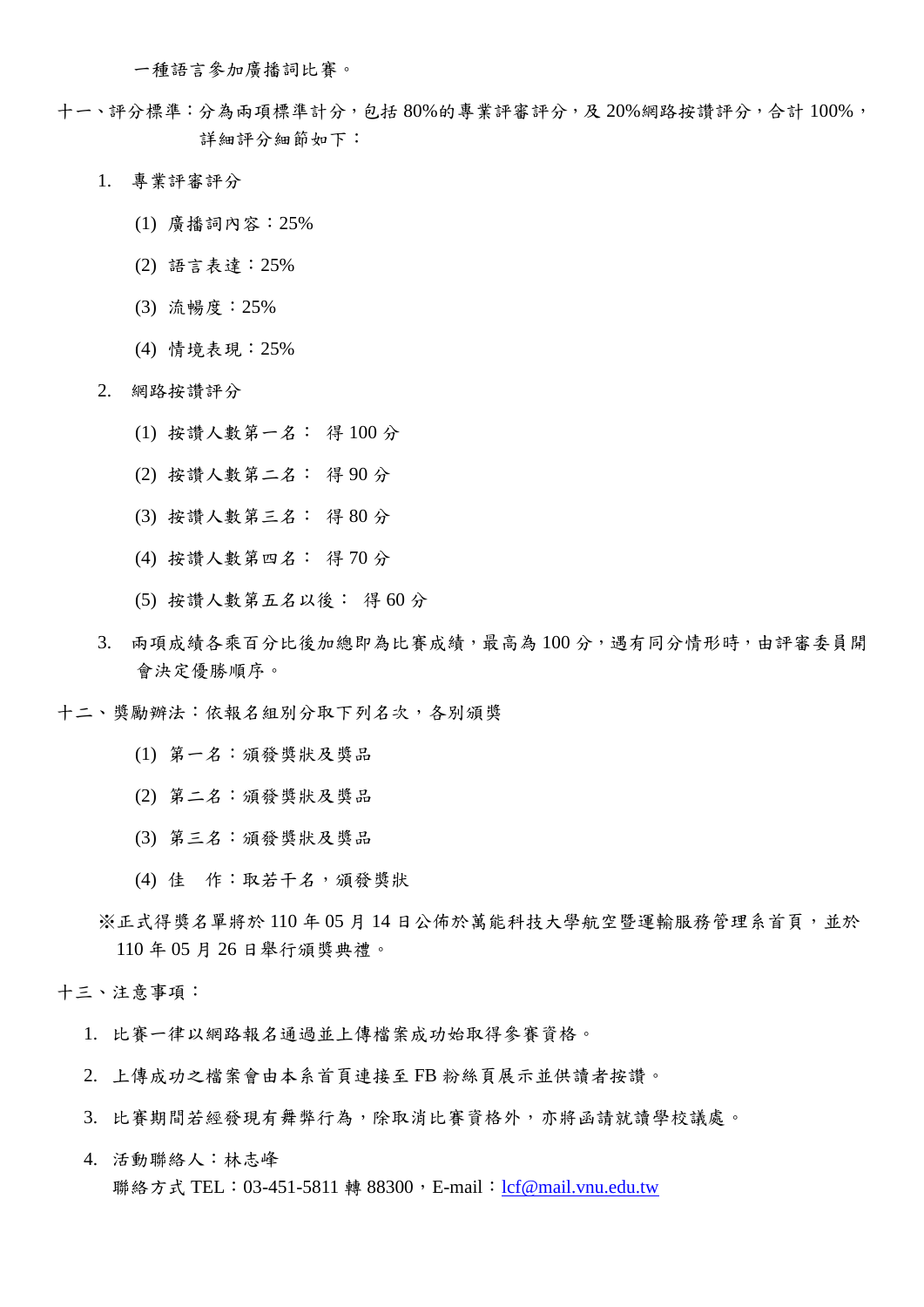|        | 期<br>$\overline{B}$    | 重點內容                                                                                |
|--------|------------------------|-------------------------------------------------------------------------------------|
| 報名期間   | 即日起到110年04月30日止        | 活動開始:<br>1. 至 ttps://reurl.cc/W4pZz5 登入<br>完成報名線上報名。<br>2.110年04月30日中午12點<br>前報名截止。 |
| 作品上傳   | 報名成功後至110年05月03日止      | 110年05月03日中午12點前<br>作品上傳截止。                                                         |
| 比賽時間   | 110年02月22日至110年05月06日止 | 110年05月06日中午12點前<br>比賽截止。                                                           |
| 評分     | 110年05月10日至110年05月13日  | 進行評分程序。                                                                             |
| 公佈得獎名單 | $110$ 年 05 月 14 日(五)   | 110年05月14日中午12點公<br>佈於萬能科技大學航空暨運輸<br>服務管理系首頁                                        |
| 頒獎典禮   | $110$ 年 05 月 26 日(三)   | 頒發獎狀及禮品。                                                                            |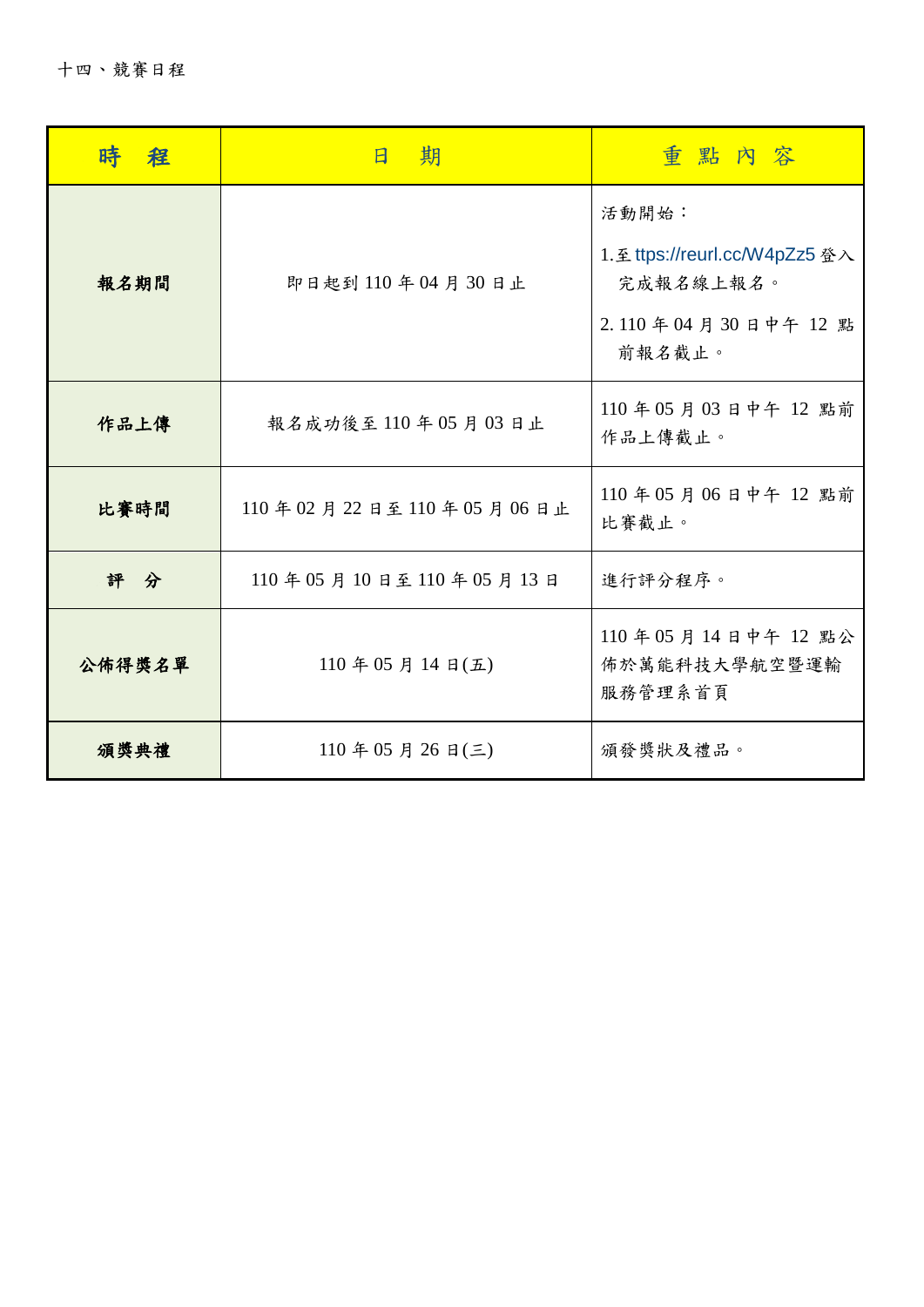\*競賽辦法及航空廣播詞範例**(**中文、英文、日文及韓文版**)**如下 \*歷年競賽影片網址:**<https://goo.gl/hcnLFN>**

# 航空廣播詞參考範例

# 行李收放

各位貴賓: 為了您的舒適及安全,請將您的手提行李,放在座椅上方的行李箱內,或前方座位下。當您 打開行李 箱時,請小心箱內物品以免滑落。如果需要協助,請通知我們(空服人員),謝謝。 Ladies and Gentlemen, Welcome aboard. For your comfort and safety, please put your carry-on baggage in the overhead compartment or under the seat in front of you. We are here to remind you that please place your carry-on bags properly to avoid dropping. You are welcomed to press the service button and ask for any assistance if needed. Thank you.

皆樣:

安全のため、お手荷物は上の棚、または前の座席の下においれください。 上の棚をお開けになる際には、手荷物が滑り出ることもございますので 充分ご注意ください。 ご用の際はおきがるに乘務員に声をおかけください。 皆樣のご協力をお願い致します。

손님 여러분

편안함과 안전을 위해 갖고 계신 짐은 앞 좌석 아래나 선반 속에 보관해 주시고 트렁크를 열

때 상자 항목 떨어지 않고 주의하십시오. 도움이 필요하면 승무원 알려주시기 바랍니다

감사합니다.

## 歡迎詞及安全示範

各位貴賓: 歡迎您搭乘萬能航空 VN 第 001 號班機前往桃園。現在將為您介紹本機各項安全設備的 使用方法,請 您注意觀看以確保安全,謝謝。

Ladies and Gentlemen, Welcome aboard to Vanung Airline flight VN001 at Taoyuan International Airport. We will soon show you the safety demonstration and the instructions of all safety facilities. Please pay attention to the demonstration to ensure your safety. Thank you.

皆樣:

今日も萬能航空 VN001 便桃園行きをご利用下さいまして ありがとうございます。 ただいま 安全 設備の使用方法をご說明致します。 前部のスクリーンをご覽下さい。

손님 여러분

안녕하십니까 만엉 항공은 VN001 여러분의 탑승을 진심으로 환영합니다 지금부터 비상구

위치와 비상장비 사용법에 대해 안내해 드리겠습니다.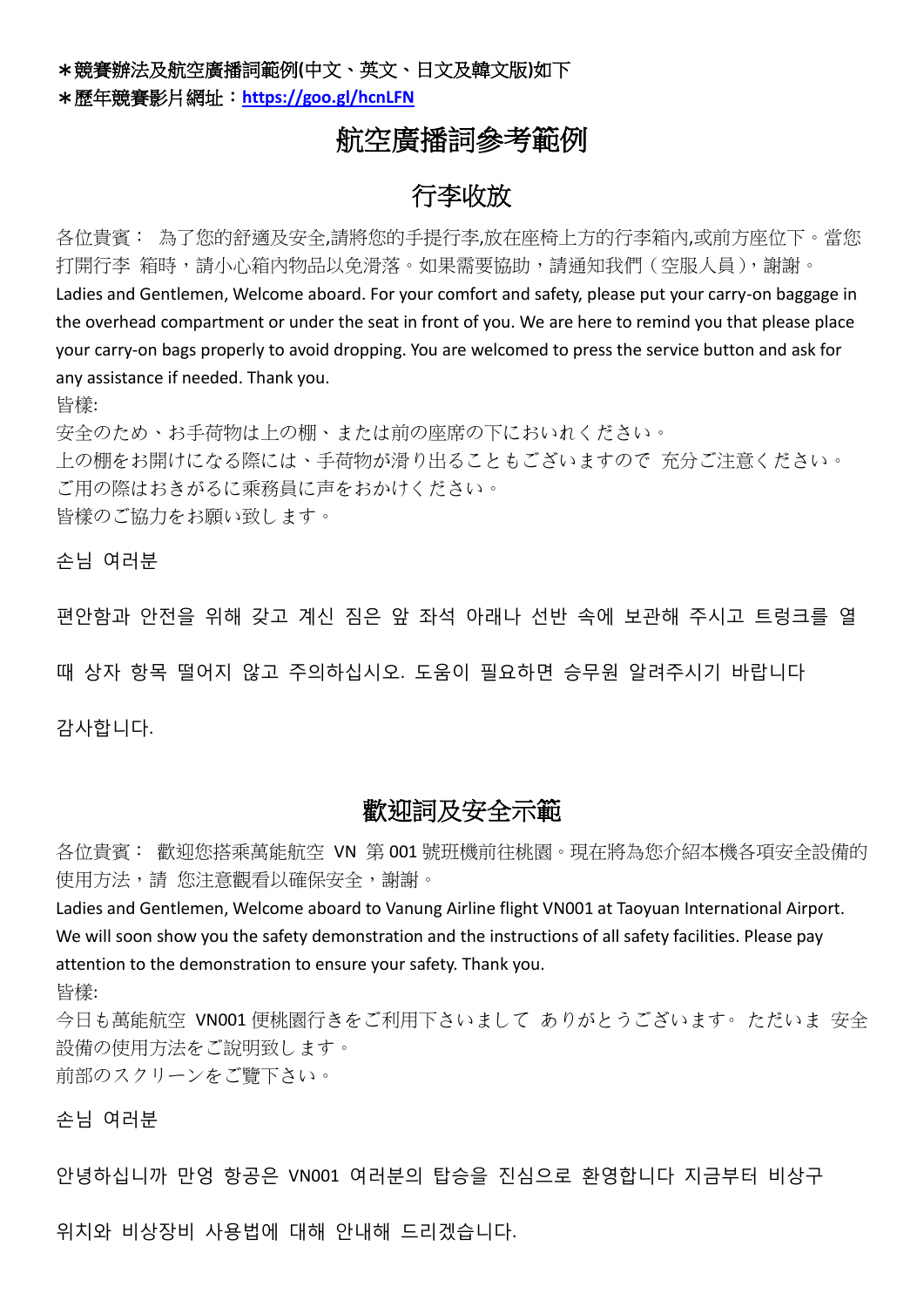# 航班資訊介紹

各位貴賓: 機長莊暢、座艙長高玉芬及全體空服人員歡迎所有貴賓,搭乘本航班。 今天的飛行時間 是 2 個小時又 30 分鐘。目前桃園的天氣晴朗,氣溫是攝氏 28 度。 本班機全面禁菸,依民航規範, 化妝室內禁止吸菸,就坐時需系妥安全帶及遵守安全指示。電子用 品使用規定,請參閱機內雜誌。 謝謝。

Ladies and Gentlemen, Captain Chuang, Chief Purser Sandy Kao and our entire cabin crew would like to welcome you aboard. The flight time is 2 and a half hours. The current weather condition is clear and sunny with a temperature of 28 Celsius degrees. Please be reminded that this is a non-smoking flight, please beware of the aviation regulations. Do not smoke in the lavatory and please fasten your seat belt when seated. We do offer you the safety instructions manual in front of your seat. Please read the instructions carefully for your safety. Thank you.

皆樣:

本日のご搭乘ありがとうございます。 機長は 私は客室を担当いたします でございます。 飛行時間は 時間 分を予定しております。 桃園の天氣は晴れ 氣溫は攝氏 28 度でこざいます。 常にシートべルトをお締め下さいますようお願い致します。 通路、化妝室を含め 全席禁煙でございます。 携帯電話は電源を入れているだげで航空機システムに障害を与えるおそれがあり ます。 機内では常に電源をお切り下さい。 その他の電子機器の使用につきましては 座席前のシートポケットの。 安全のしおりでご確認下さい。 皆様のご協力をお願い致します。

여러분

기장 莊暢、사무장高玉芬 하고 모든 객실 승무원이 비행기를 타고 손님을 환영합니다. 오늘

예정된 비행 시간은 이륙 후 2 시간 30 분입니다. 현재 도원 화창한 날씨,

온도는섭씨 28 도입니다.비행은 금연, 앉아 제대로 안전 벨트 매주시고 민간 항공 표준에 따라

완전히 전자 기기의 사용은 매거진 내의 유닛하세요. 감사합니다.

## 免稅品販售

各位貴賓:

我們將開始為您做免稅商品的銷售服務,有關物品的項目,請您參考機內雜誌,謝謝。

Ladies and Gentlemen, Our flight attendant is going to provide you with our in-flight duty free products. You are welcomed to read the catalog if you need any items purchased. Thank you.

皆様:

ただいまから 免稅品の販売を始めさせていただきます。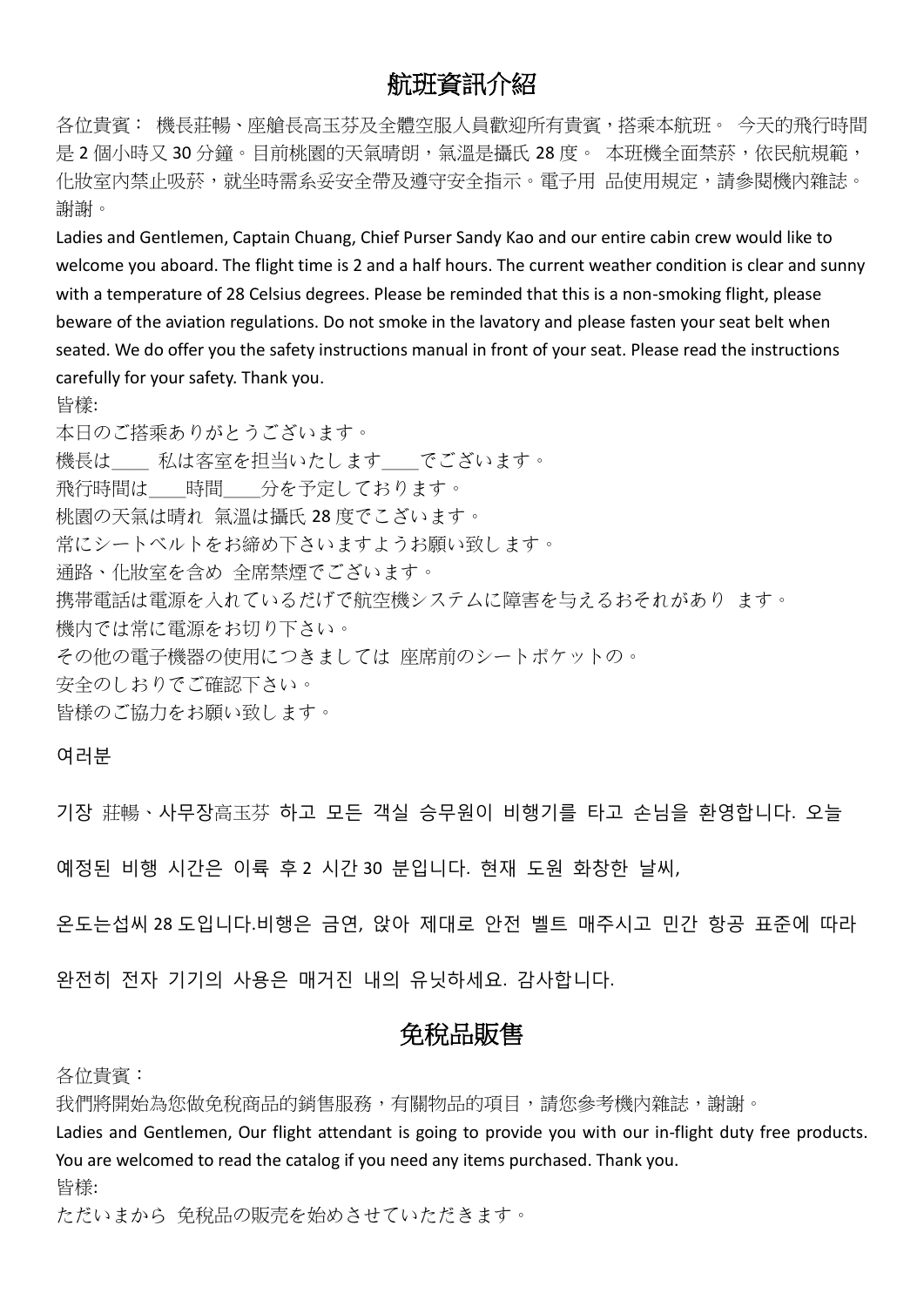品物のご介紹について 機內誌をご參考ください。

손님 여러분

지금부터 면세품을 판매하고 있습니다. 원하시는 분은 좌석에 주문서를 작성하시어

승무원에게 전달해 주시기 바랍니다.

#### 降落前機長報告

各位貴賓:

我們將在 10 分鐘後開始下降,預計 2 點 10 分降落,現在桃園的當地時間是 1 點 30 分,天氣晴朗, 氣溫 大約是攝氏 28 度。當"繫緊安全帶"燈號亮起時,請勿於客艙內走動能使用洗手間。機長及全體 機 員感謝大家搭乘本班機,希望能再次為大家服務。謝謝。 Ladies and Gentlemen, We will be landing at Vanung University at 10 past 2 p.m. The local time is now 1:30 p.m. The weather is clear and sunny. For your safety, please be seated and do not use the lavatory before the fasten seat belt sign is off. We hope you enjoy your flight with us. We are looking forward to serving your soon. Thank you. 皆様:

この飛行機は 10 分後降下開始いたします。 当地現在の時刻は 1 點 30 分 到着の予定時刻は 2 時 10 分 天氣は晴れ 氣溫は攝氏 28 度でこざいます。 シートベルトのサインが点灯しましたら お座席にお座りのままで シートベルトをしっかりとお締めください。 化妝室のご使用もご遠慮ください。 本日のご搭乘ありがとうございました。 またのご搭乘をお待ちしております。

손님 여러분

우리는 10 분 후 감소 하기 습니다, 2 시 10 분 방문 할 거로 예상 되었습니다. 타오 위엔 이제 온도는 약 섭씨 28 도입니다, 날씨가 맑은 있습니다 현지 시간 오후 1:30 분 입니다. 안전 벨트 표시등이 켜져 있을 때, 이동하지 않고 화장실을 사용할 수 없습니다. 기장과 모든 승무원이 다시 서비스를 제공하기를 이 비행기를 타고 감사합니다.

### 降低飛行高度

各位貴賓:

繫緊安全帶的燈號已經亮起,請將安全帶繫緊,不要離開座位或使用洗手間,謝謝。 Ladies and Gentlemen, The fasten seat belt sign is on now, please fasten your seat belt and do not leave your seat and use the lavatory. Thank you for your cooperation 皆様:

ただいま シートベルトサインが点灯いたしました。 シートベルトをしっかりと閉めください。